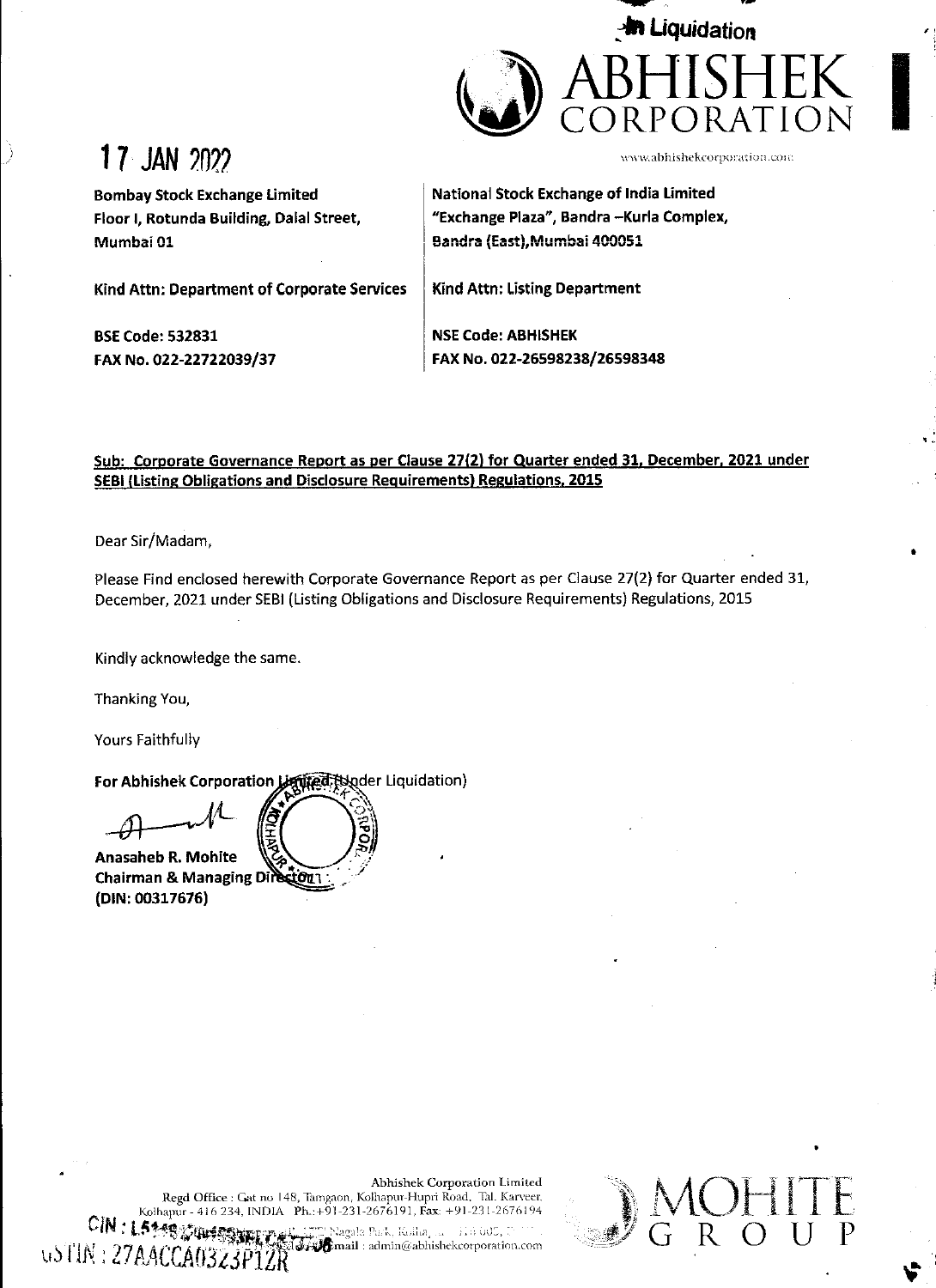## Corporate Governance Report

 $\bullet$ 

# Corporate Gov<br>
1.Name of Listed Entity : Abhishek Corporation Limited<br>
2.Quarter ending : 31 December, 2021<br>
L.Composition of Board of Directors LComposition of Board of Directors

|                       |                                               |                                                                                                     |                   |                                            | . .<br>×.<br>$\sim$            |                                                           |                      |             |                  |                                                                                       |                                                       |                                                                                   |                                                                                                          |
|-----------------------|-----------------------------------------------|-----------------------------------------------------------------------------------------------------|-------------------|--------------------------------------------|--------------------------------|-----------------------------------------------------------|----------------------|-------------|------------------|---------------------------------------------------------------------------------------|-------------------------------------------------------|-----------------------------------------------------------------------------------|----------------------------------------------------------------------------------------------------------|
|                       | 1. Name of Listed Entity:<br>2.Quarter ending | $\ddot{ }$<br><b>I.Composition of Board of Directors</b>                                            | 31 December, 2021 | <b>Abhishek Corporation Limited</b>        |                                | <b>Corporate Governance Report</b>                        |                      |             |                  |                                                                                       |                                                       |                                                                                   |                                                                                                          |
|                       |                                               | <b>DIN/PAN</b>                                                                                      |                   | Category(Ch<br>airperson/Ex<br>ecutive/Non |                                |                                                           |                      |             |                  | No. of<br>$\vert$ rship in $\vert$ dent                                               | No. of                                                | No. of<br>Directo   Indepen   members of<br>hips in                               | No.of post<br><b>Chairperso</b>                                                                          |
| Title<br>(Mr.<br>/Ms. | Name of<br>the<br>Director                    | <b>PAN</b>                                                                                          | <b>DIN</b>        | Executive/in<br>dependent/<br>Nominee)     | Initial Date of<br>appointment | Date of Re-<br>$ $ appintment $ $ cessation $ $ (in year) | Date of              | Tenure      | Date of<br>Birth | listed<br>$ $ entities $ $ ship in<br>includin listed<br>g this<br>listed<br>entities | entities<br> includin<br>g this<br>listed<br>entities | Director  Audit/St  n in<br>lee<br>including Listed<br>this<br>listed<br>entities | akeholde Audit/Stak<br>$ $ eholder<br>Committ Committee<br>held in<br>entity<br>including<br>this listed |
|                       | Mr. Anasahae<br>b R.<br><b>Mobite</b>         | ABGPM8694K                                                                                          | 00317676          | Chairperson/<br>Executive                  | 01-09-93                       | 29-09-20                                                  |                      | 5yrs        | 28-04-58         | $\mathbf 1$                                                                           | $\mathbf 0$                                           | $\mathbf{1}$                                                                      | 0                                                                                                        |
|                       | Mrs. Rama J.<br>Swetta                        | AYWPS0273R                                                                                          | 00814746          | Non-<br>Executive                          | 27-05-96                       | 27-09-19                                                  |                      | $\omega$    | 01-09-49         | $\mathbf 1$                                                                           | $\pmb{0}$                                             | $\overline{c}$                                                                    | $\mathbf{O}$                                                                                             |
| Mr.                   | Dnyandev<br>S Khade                           | BEMPK3517B                                                                                          | 08614893          | Independent                                | 10-02-20                       | 29-09-20                                                  | $\ddot{\phantom{a}}$ | <b>Syrs</b> | 14-09-81         | $\mathbf 1$                                                                           | $\mathbf{1}$                                          | $\mathbf{1}$                                                                      | $\mathsf{O}$                                                                                             |
| Mr.                   | Sohan S.<br>Ghodgire                          | BCMPG4246F                                                                                          | 07189935          | Independent                                | 29-09-20                       | 29-09-20                                                  | $\blacksquare$       | 5yrs        | $06 - 10 - 88$   | $\mathbf{1}$                                                                          | $\,1\,$                                               | 0<br>$\mathbf{R}$                                                                 | $\overline{2}$                                                                                           |
| $\star$<br>$\star$    |                                               | Whether Regular chairperson appointed<br>Whether Chairperson is related to Managing director or CEO |                   |                                            |                                | Yes<br>Yes                                                |                      |             |                  |                                                                                       |                                                       |                                                                                   |                                                                                                          |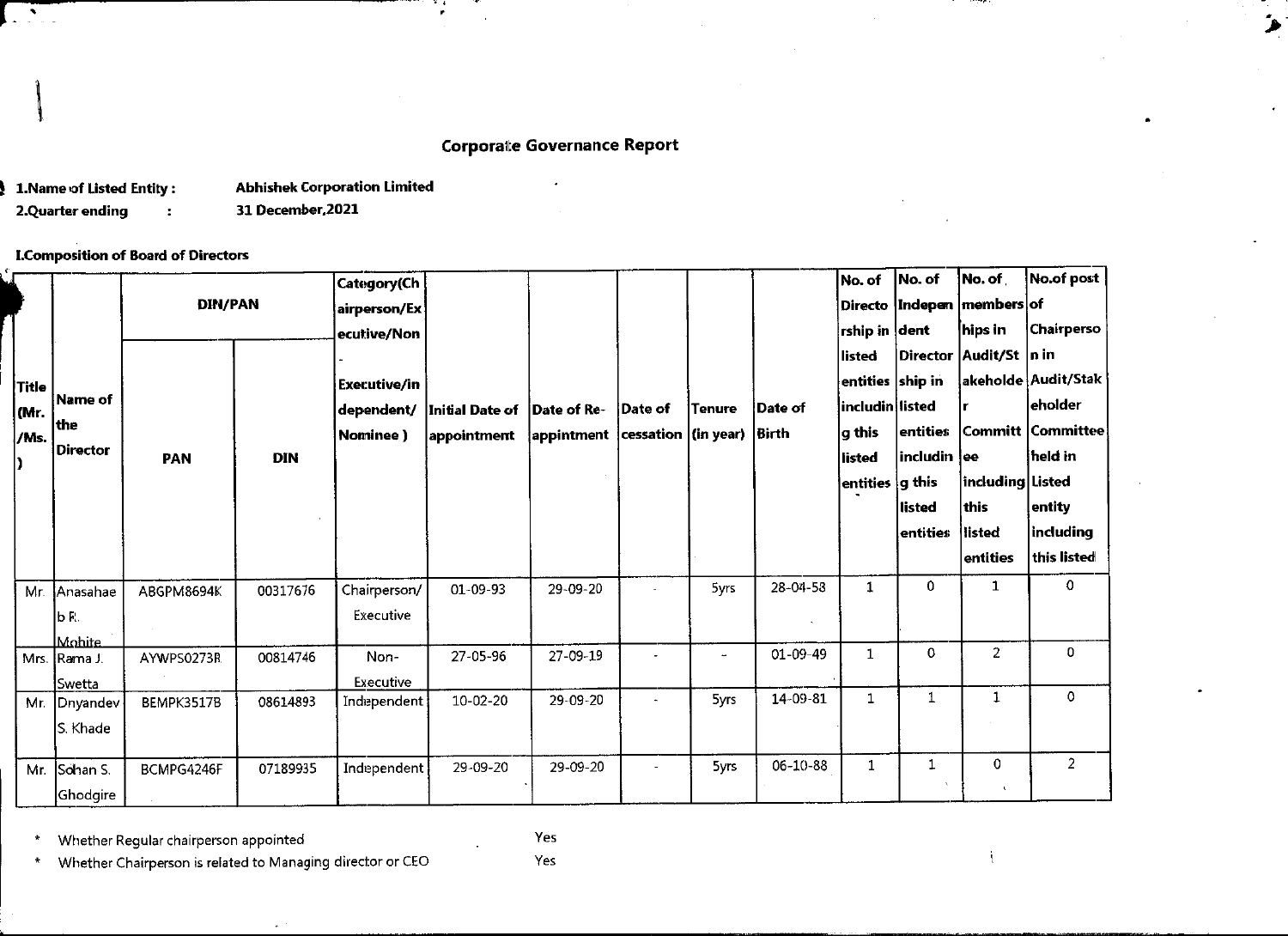### ILComposition of Committees

| $\bullet$                                                 |                                                           |                |                                                                                                                                                                                                               | र्वेदार्गः स्टब्स्<br>। स्टब्स्<br>। स्टब्स् | $\sim 10^{11}$ km s $^{-1}$                                             |                                                                                                                                                                                                                                                                                                                                                                                                                                                                                |           |
|-----------------------------------------------------------|-----------------------------------------------------------|----------------|---------------------------------------------------------------------------------------------------------------------------------------------------------------------------------------------------------------|----------------------------------------------|-------------------------------------------------------------------------|--------------------------------------------------------------------------------------------------------------------------------------------------------------------------------------------------------------------------------------------------------------------------------------------------------------------------------------------------------------------------------------------------------------------------------------------------------------------------------|-----------|
|                                                           | $\mathcal{L}(\mathcal{A})$ and $\mathcal{L}(\mathcal{A})$ |                |                                                                                                                                                                                                               |                                              |                                                                         | $\label{eq:2.1} \frac{1}{\sqrt{2}}\left(\frac{1}{\sqrt{2}}\right)^{2} \left(\frac{1}{\sqrt{2}}\right)^{2} \left(\frac{1}{\sqrt{2}}\right)^{2} \left(\frac{1}{\sqrt{2}}\right)^{2} \left(\frac{1}{\sqrt{2}}\right)^{2} \left(\frac{1}{\sqrt{2}}\right)^{2} \left(\frac{1}{\sqrt{2}}\right)^{2} \left(\frac{1}{\sqrt{2}}\right)^{2} \left(\frac{1}{\sqrt{2}}\right)^{2} \left(\frac{1}{\sqrt{2}}\right)^{2} \left(\frac{1}{\sqrt{2}}\right)^{2} \left(\$                         |           |
|                                                           |                                                           |                | $\label{eq:2.1} \mathcal{L}(\mathcal{L}^{\text{max}}_{\mathcal{L}}(\mathcal{L}^{\text{max}}_{\mathcal{L}})) \leq \mathcal{L}(\mathcal{L}^{\text{max}}_{\mathcal{L}}(\mathcal{L}^{\text{max}}_{\mathcal{L}}))$ |                                              |                                                                         | $\label{eq:2.1} \mathcal{L}(\mathcal{L}(\mathcal{L})) = \mathcal{L}(\mathcal{L}(\mathcal{L})) = \mathcal{L}(\mathcal{L}(\mathcal{L})) = \mathcal{L}(\mathcal{L}(\mathcal{L})) = \mathcal{L}(\mathcal{L}(\mathcal{L})) = \mathcal{L}(\mathcal{L}(\mathcal{L})) = \mathcal{L}(\mathcal{L}(\mathcal{L})) = \mathcal{L}(\mathcal{L}(\mathcal{L})) = \mathcal{L}(\mathcal{L}(\mathcal{L})) = \mathcal{L}(\mathcal{L}(\mathcal{L})) = \mathcal{L}(\mathcal{L}(\mathcal{L})) = \math$ |           |
|                                                           |                                                           |                |                                                                                                                                                                                                               |                                              |                                                                         |                                                                                                                                                                                                                                                                                                                                                                                                                                                                                |           |
|                                                           |                                                           |                |                                                                                                                                                                                                               |                                              |                                                                         |                                                                                                                                                                                                                                                                                                                                                                                                                                                                                |           |
|                                                           | <b>II.Composition of Committees</b>                       |                |                                                                                                                                                                                                               |                                              |                                                                         |                                                                                                                                                                                                                                                                                                                                                                                                                                                                                |           |
|                                                           |                                                           | Whether        |                                                                                                                                                                                                               |                                              | $ $ Category(Chairperson/ $ $ Date of Appointment $ $ Date of Cessation |                                                                                                                                                                                                                                                                                                                                                                                                                                                                                |           |
|                                                           |                                                           | <b>Regular</b> | Name of Committee<br>members                                                                                                                                                                                  |                                              | <b>Executive/Non-</b>                                                   |                                                                                                                                                                                                                                                                                                                                                                                                                                                                                |           |
|                                                           | <b>Name of Committee</b>                                  | chairperson    |                                                                                                                                                                                                               |                                              | <b>Executive/Independent</b>                                            |                                                                                                                                                                                                                                                                                                                                                                                                                                                                                |           |
|                                                           |                                                           | appointed      |                                                                                                                                                                                                               |                                              | / Nominee)                                                              |                                                                                                                                                                                                                                                                                                                                                                                                                                                                                |           |
| <b>Addit Committee</b>                                    |                                                           | Yes            | 1.Sohan S. Ghodgire<br>2.Rama J. Swetta                                                                                                                                                                       |                                              | Independent<br>Non-Executive                                            | 29-09-2020<br>12-06-2007                                                                                                                                                                                                                                                                                                                                                                                                                                                       |           |
|                                                           |                                                           |                | 3.Dnyandev S. Khade                                                                                                                                                                                           |                                              | Independent                                                             | 10-02-2020                                                                                                                                                                                                                                                                                                                                                                                                                                                                     |           |
|                                                           | 2. Nomination & Remuniration                              |                | 1.Dnyandev S. Khade                                                                                                                                                                                           |                                              | Independent                                                             | 10-02-2020                                                                                                                                                                                                                                                                                                                                                                                                                                                                     |           |
| Committee                                                 |                                                           | Yes            | 2.Rama J. Swetta                                                                                                                                                                                              |                                              | Non-Executive                                                           | 12-06-2007                                                                                                                                                                                                                                                                                                                                                                                                                                                                     |           |
|                                                           |                                                           |                | 3.Sohan S. Ghodgire<br>1 Dryandev S. Khade                                                                                                                                                                    |                                              | Independent<br>Independent                                              | 29-09-2020<br>10-02-2020                                                                                                                                                                                                                                                                                                                                                                                                                                                       |           |
|                                                           | 3. Risk Management Committee                              | <b>Yes</b>     | 2.Anasaheb R. Mohite                                                                                                                                                                                          |                                              | Chairman/Executive                                                      | 14-08-2014 \                                                                                                                                                                                                                                                                                                                                                                                                                                                                   |           |
| 4.Stakeholders Relationship                               |                                                           |                | 3.Sohan S. Ghodgire                                                                                                                                                                                           |                                              | Independent                                                             | 29-09-2020                                                                                                                                                                                                                                                                                                                                                                                                                                                                     | $\bullet$ |
|                                                           |                                                           |                | 1.Sohan S. Ghodgire<br>2.Anasaheb R. Mohite<br>3.Rama J. Swetta                                                                                                                                               |                                              | Independent<br>Chairman/Executive                                       | 29-09-2020<br>11-10-2006                                                                                                                                                                                                                                                                                                                                                                                                                                                       |           |
|                                                           |                                                           |                |                                                                                                                                                                                                               |                                              |                                                                         |                                                                                                                                                                                                                                                                                                                                                                                                                                                                                |           |
|                                                           |                                                           | Yes            |                                                                                                                                                                                                               |                                              | Independent                                                             | 12-06-2007                                                                                                                                                                                                                                                                                                                                                                                                                                                                     |           |
|                                                           |                                                           |                |                                                                                                                                                                                                               |                                              |                                                                         |                                                                                                                                                                                                                                                                                                                                                                                                                                                                                |           |
|                                                           | <b>III. Meeting of Board of Directors</b>                 |                |                                                                                                                                                                                                               |                                              |                                                                         |                                                                                                                                                                                                                                                                                                                                                                                                                                                                                |           |
|                                                           | Date of Meeting Whether                                   |                | Number of                                                                                                                                                                                                     | Number of                                    | Maximum gap                                                             |                                                                                                                                                                                                                                                                                                                                                                                                                                                                                |           |
|                                                           | in relevent                                               | requirement    | <b>Directors</b>                                                                                                                                                                                              | Independent                                  | between any two                                                         |                                                                                                                                                                                                                                                                                                                                                                                                                                                                                |           |
|                                                           | Quarter                                                   | of quoram      | present                                                                                                                                                                                                       | <b>Directors</b>                             | consecutive meeting (in                                                 |                                                                                                                                                                                                                                                                                                                                                                                                                                                                                |           |
| Committee<br>Date of<br>Meeting in<br>privious<br>quarter |                                                           | met            |                                                                                                                                                                                                               | present                                      | number of days                                                          |                                                                                                                                                                                                                                                                                                                                                                                                                                                                                |           |

### Il.Meeting of Board of Directors

Ļ,

| 3.Risk Management Committee |                         |             | 1. Driyandev S. Khade |                    | Independent            |  |
|-----------------------------|-------------------------|-------------|-----------------------|--------------------|------------------------|--|
|                             |                         | <b>Yes</b>  | 2.Anasaheb R. Mohite  |                    | Chairman/Executive     |  |
|                             |                         |             | 3.Sohan S. Ghodgire   |                    | Independent            |  |
| 4 Stakeholders Relationship |                         |             | 1 Sohan S. Ghodgire   |                    | Independent            |  |
| lCommittee                  |                         | Yes         | 2.Anasaheb R. Mohite  |                    | Chairman/Executive     |  |
|                             |                         |             | 3.Rama J. Swetta      |                    | Independent            |  |
| <b>Meeting in</b>           | in relevent             | requirement | <b>Directors</b>      | <b>Independent</b> | between any two        |  |
| Date of                     | Date of Meeting Whether |             | <b>Number of</b>      | Number of          | Maximum gap            |  |
| privious                    | Quarter                 | of quoram   | present               | <b>Directors</b>   | consecutive meeting(in |  |
| quarter                     |                         | met         |                       | present            | number of days         |  |
|                             |                         | (Yes/No)    |                       |                    |                        |  |
|                             |                         |             |                       |                    |                        |  |
| 14-08-2021                  |                         |             |                       |                    |                        |  |
| $ 01 - 09 - 2021 $          | 12-11-2021              | Yes.        | 3                     | 2                  | 71                     |  |

 $\mathcal{L}_{\mathcal{A}}$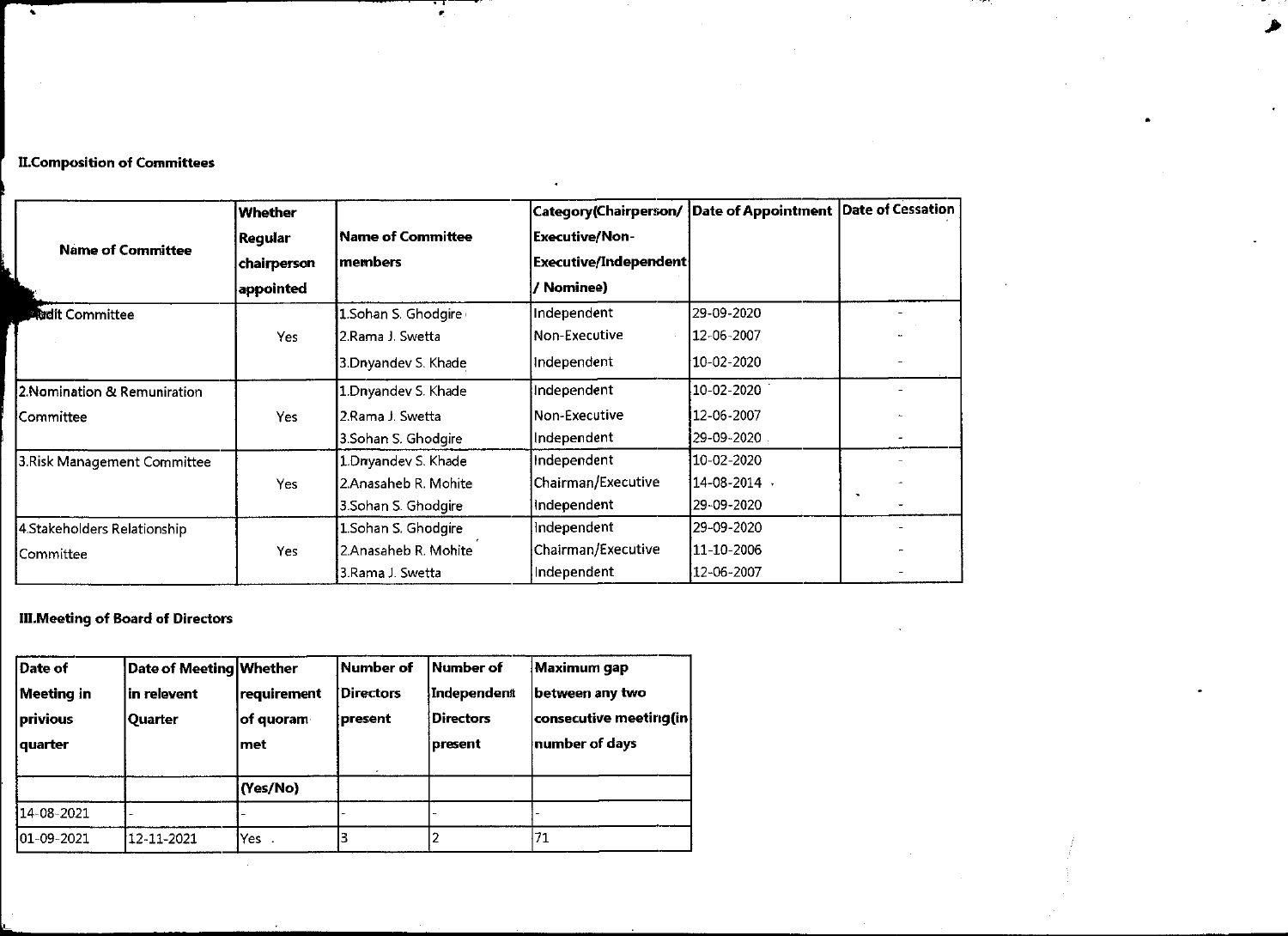### .v.Meetings of Committees

and the contract of the contract of the contract of the contract of the contract of the contract of the contract of

| $\cdot$                             |                                                            |         | and the company of the company of the company of the |                      |                                                                                                                       |
|-------------------------------------|------------------------------------------------------------|---------|------------------------------------------------------|----------------------|-----------------------------------------------------------------------------------------------------------------------|
|                                     |                                                            |         |                                                      |                      |                                                                                                                       |
|                                     |                                                            |         |                                                      |                      |                                                                                                                       |
|                                     |                                                            |         |                                                      |                      |                                                                                                                       |
| .V.Meetings of Committees           |                                                            |         |                                                      |                      |                                                                                                                       |
|                                     |                                                            |         |                                                      |                      |                                                                                                                       |
| Date of                             | Whether                                                    | No. of  | No. of                                               | Date of              | Maximum gap                                                                                                           |
| meeting of                          | requirement of directors                                   |         |                                                      |                      | $ $ independent $ $ meeting of the $ $ between any two                                                                |
| committee in                        | quorum met                                                 | present | directors                                            | committee in         | consecutive meetings                                                                                                  |
| the relevent                        | (details)                                                  |         | present                                              | the privious         | in number of days                                                                                                     |
| <b>Marter (Audit</b>                |                                                            |         |                                                      | quarter              |                                                                                                                       |
| <b>Sinmittee)</b>                   | (yes/no)                                                   |         |                                                      |                      |                                                                                                                       |
| ÷                                   | yes                                                        |         |                                                      | 14-08-2021           | 17                                                                                                                    |
| 12-11-2021                          | yes                                                        | 2       | 2                                                    | 01-09-2021           | 71                                                                                                                    |
| <b>V.Releted Party Transactions</b> |                                                            |         |                                                      |                      |                                                                                                                       |
|                                     |                                                            |         |                                                      | Compliance           |                                                                                                                       |
|                                     | <b>Subject</b>                                             |         |                                                      | <b>Status</b>        |                                                                                                                       |
|                                     | Whether prior approval of audit committee obtain           |         |                                                      | Neglila (ALA)<br> NA |                                                                                                                       |
|                                     | Whether shareholder approval obtained for material RPT     |         |                                                      | <b>NA</b>            |                                                                                                                       |
|                                     | Whether details of RPT entered in to pursuant to omnibus   |         |                                                      | <b>NA</b>            |                                                                                                                       |
|                                     | approved have been reviewed by Audit Committee             |         |                                                      |                      |                                                                                                                       |
|                                     |                                                            |         |                                                      |                      |                                                                                                                       |
| <b>VI. Affirmations</b>             |                                                            |         |                                                      |                      |                                                                                                                       |
|                                     |                                                            |         |                                                      |                      | 1. The composition of Board of Directors is in terms of SEBI(Listing Obligation and Disclosure requirement)           |
| Regulations, 2015                   |                                                            |         |                                                      |                      |                                                                                                                       |
|                                     |                                                            |         |                                                      |                      | 2. The composition of the following Committees is in the terms of SEBI(Listing Obligation and Disclosure requirement) |
| Regulations, 2015 :-                |                                                            |         |                                                      |                      |                                                                                                                       |
|                                     | a Audit Committee<br>b.Nomination & Remuniration Committee |         |                                                      |                      |                                                                                                                       |
|                                     | c.Stakeholders Relationship Committee                      |         |                                                      |                      |                                                                                                                       |
|                                     | d.Risk Management Committee                                |         |                                                      |                      |                                                                                                                       |
|                                     |                                                            |         |                                                      |                      |                                                                                                                       |
|                                     |                                                            |         |                                                      |                      |                                                                                                                       |
|                                     |                                                            |         |                                                      |                      |                                                                                                                       |

### V.Releted Party Transactions

|                                           |                                                                                |                | İ2                                                       | 01-09-2021                                                                                                                                                                                                         |  |
|-------------------------------------------|--------------------------------------------------------------------------------|----------------|----------------------------------------------------------|--------------------------------------------------------------------------------------------------------------------------------------------------------------------------------------------------------------------|--|
| 12-11-2021                                | yes                                                                            | 2              |                                                          |                                                                                                                                                                                                                    |  |
|                                           | <b>V.Releted Party Transactions</b>                                            |                |                                                          |                                                                                                                                                                                                                    |  |
|                                           |                                                                                | <b>Subject</b> |                                                          | Compliance<br><b>Status</b><br>القلقان والقائمة                                                                                                                                                                    |  |
|                                           | Whether prior approval of audit committee obtain                               |                |                                                          | <b>NA</b>                                                                                                                                                                                                          |  |
|                                           | Whether shareholder approval obtained for material RPT                         |                |                                                          | <b>NA</b>                                                                                                                                                                                                          |  |
|                                           |                                                                                |                | Whether details of RPT entered in to pursuant to omnibus | <b>NA</b>                                                                                                                                                                                                          |  |
|                                           | approved have been reviewed by Audit Committee                                 |                |                                                          |                                                                                                                                                                                                                    |  |
| Regulations, 2015<br>Requiations, 2015 :- | a Audit Committee                                                              |                |                                                          | 1. The composition of Board of Directors is in terms of SEBI(Listing Obligation and Disclosure requireme<br>2. The composition of the following Committees is in the terms of SEBI(Listing Obligation and Disclosu |  |
|                                           | b.Nomination & Remuniration Committee<br>c.Stakeholders Relationship Committee |                |                                                          |                                                                                                                                                                                                                    |  |
|                                           | d.Risk Management Committee                                                    |                |                                                          |                                                                                                                                                                                                                    |  |
|                                           |                                                                                |                |                                                          |                                                                                                                                                                                                                    |  |
|                                           |                                                                                |                |                                                          |                                                                                                                                                                                                                    |  |

### VI. Affirmations

 $\overline{\phantom{a}}$